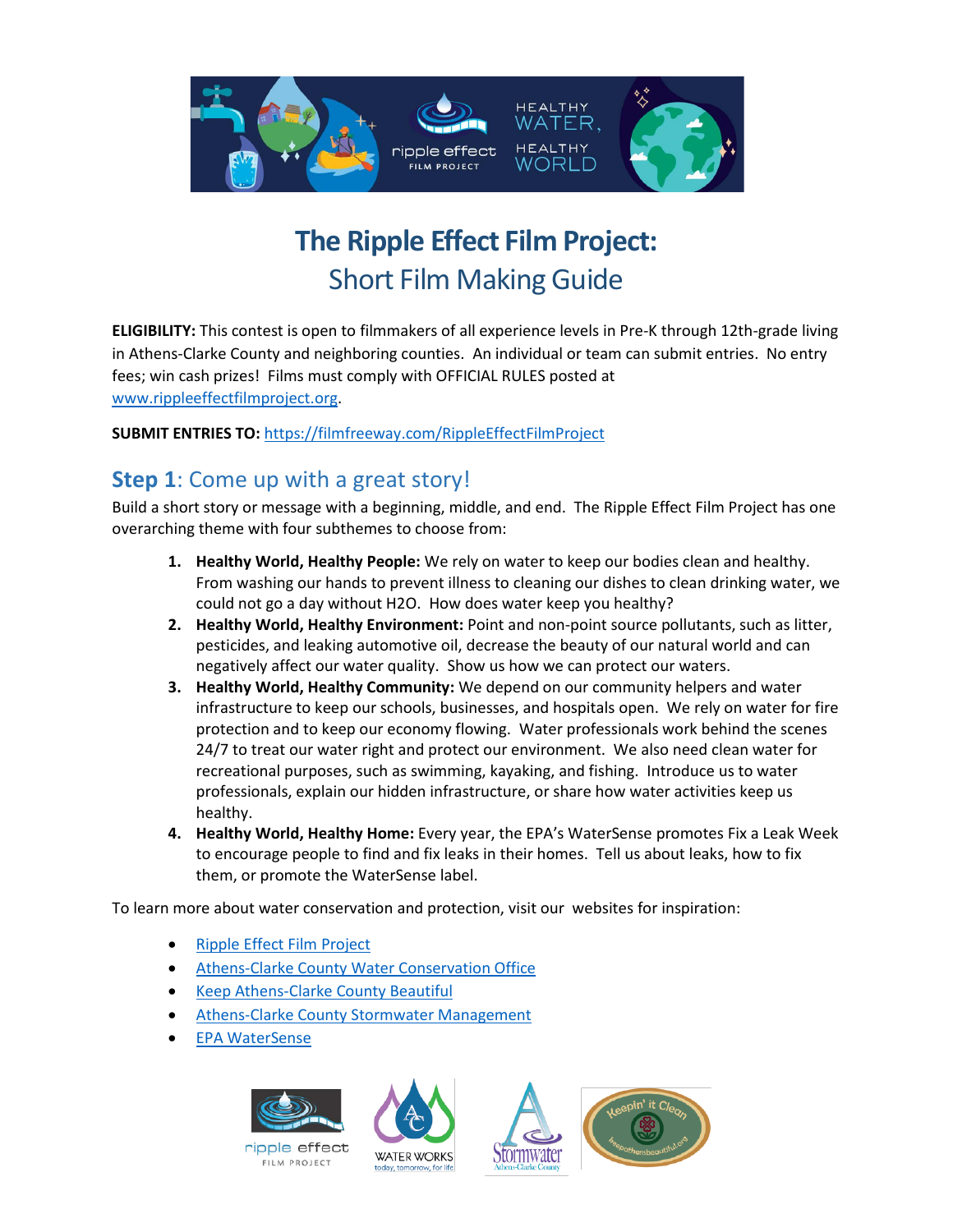# **Step 2:** Script and Story Board

Now that you understand the themes and have some initial ideas, it's time to write your script and storyboard. Storyboards help organize your thoughts, plan out your video, and communicate your message effectively. Your film should tell a story and deliver your message in 30 to 90 seconds.

- Write your script and create a storyboard for each shot of the film. Here are links to a few places to get you started:
	- o [Blog and video on building a storyboard](https://wave.video/blog/what-is-a-storyboard/)
	- o [Storyboard Templates](https://templatelab.com/storyboard-templates/)
- Find royalty-free music to add to your video:
	- o [Blog on Using Royalty-Free Music and links](https://www.uscreen.tv/blog/free-music-for-video-editing/)
	- o [Free Music Archive](https://freemusicarchive.org/curator/Video)
	- o [Mix Kit Free Sound Effects](https://mixkit.co/free-sound-effects/)

### **Step 3:** Lights, Camera, ACTION!

Now that you have your script and storyboard, it's time to get rolling!

- Make sure to charge your camera. You don't want to yell "Cut!" before you're ready.
- Gather all your props, recording and sound equipment, and costumes before your planned shoot.
- Scout locations for filming and determine your cast.
- Check the weather forecast when scheduling your video shoot. The weather can affect your lighting. If planning to film in the rain, plan how to protect your equipment from the wet
- Background noises can be distracting to your audience. Keep your ears open for any background noises. Put the dog away, silence phones, listen for faraway sirens, turn off the TV in the other room, etc. If you discover you have background noise that you can't remove with editing or can't reschedule the shoot, consider a voice-over.
- Consider the lighting needs for your film. Proper lighting creates atmosphere, a visual mood, and adds to your story. Experiment with pinpoint lighting to focus on a cast member. If your set is too dark, your audience can't see your creative props and stars. If it is too bright, the cast appears washed out. Also, pay attention to glare, especially if a cast member wears glasses.
- Shoot everything twice to ensure you have enough footage with which to work. Capture "Broll" footage to add filler, cutaways, provide context, and visual interest to help tell your story.
- Pay attention to the background. Does the tree behind your star look like it is growing out of their head? Is a random person walking into the frame?
- Equipment suggestions: iPhone or Android phone, tripod, microphone, DSL camera
- Need equipment? Check out the [Ripple Effect Film Equipment Lending Library](https://www.accgov.com/9140/Film-Equipment-Lending-Library) to borrow tripods, microphones, and adaptors